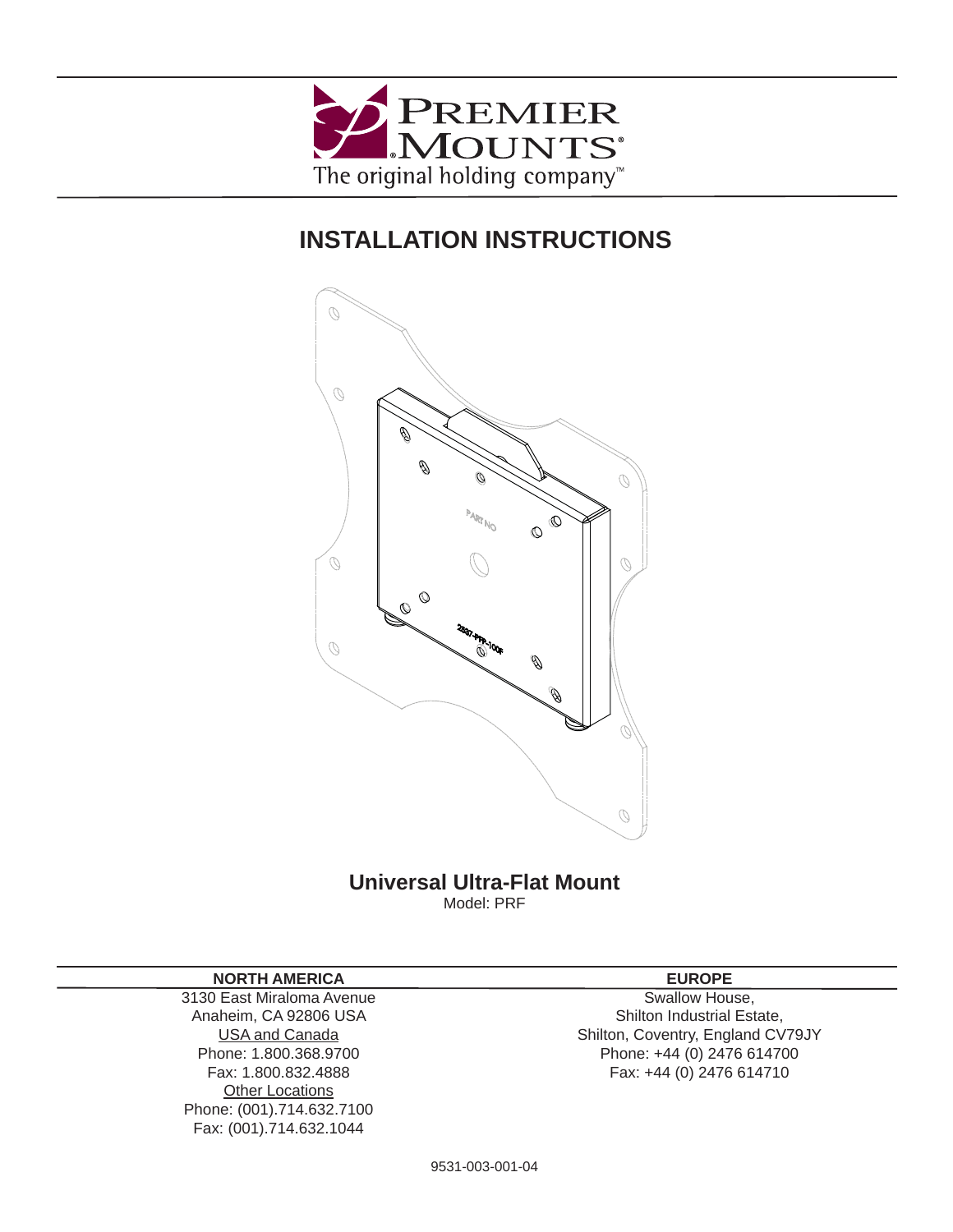

#### **Weight Capacity**

THE WALL STRUCTURE MUST BE CAPABLE OF HOLDING<br>FIVE (5) TIMES THE WEIGHT OF THE FLAT PANEL. IF NOT, THEN THE WALL STRUCTURE MUST BE REINFORCED.

#### **Warning Statements**



PRIOR TO THE INSTALLATION OF THIS PRODUCT, THE INSTALLATION INSTRUCTIONS MUST BE READ AND COMPLETELY UNDERSTOOD TO PREVENT PERSONAL INJURY AND PROPERTY DAMAGE. KEEP THESE INSTALLATION INSTRUCTIONS IN AN EASILY ACCESSIBLE LOCATION FOR FUTURE REFERENCE.



PREMIER MOUNTS DOES NOT WARRANT AGAINST DAMAGE CAUSED BY THE USE OF ANY PREMIER MOUNTS PRODUCT FOR PURPOSES OTHER THAN THOSE FOR WHICH IT WAS DESIGNED OR DAMAGE CAUSED BY UNAUTHORIZED ATTACHMENTS OR MODIFICATIONS, AND IS NOT RESPONSIBLE FOR ANY DAMAGES, CLAIMS, DEMANDS, SUITS, ACTIONS OR CAUSES OF ACTION OF WHATEVER KIND RESULTING FROM, ARISING OUT OF OR IN ANY MANNER RELATING TO ANY SUCH USE, ATTACHMENTS OR MODIFICATIONS.



SAFETY MEASURES MUST BE PRACTICED AT ALL TIMES DURING THE ASSEMBLY OF THIS PRODUCT. USE PROPER SAFETY GEAR AND TOOLS FOR THE ASSEMBLY PROCEDURE TO PREVENT PERSONAL INJURY.



At least two qualified people should perform the assembly procedure. Personal injury and/or property damage can result from dropping or mishandling the flat panel.



If mounting to wall studs, make sure that the mounting screws are anchored into the center of the wall studs. Use of an edge-to-edge stud finder is recommended.

Be aware of the mounting environment. If drilling and/or cutting into the mounting surface, always make sure that there are no electrical wires in the wall. Cutting or drilling into an electrical line may cause serious personal injury.

Make sure there are no water or natural gas lines inside the wall where the mount is to be located. Cutting or drilling into a water or gas line may cause severe property damage or personal injury.



This product is intended for indoor use only. Use of this product outdoors could lead to product failure and/or serious personal injury.

Do not install near sources of high heat. Do not install on a structure that is prone to vibration, movement or chance of impact.



Contact Premier Mounts with any questions: (800) 368-9700 techsupport@mounts.com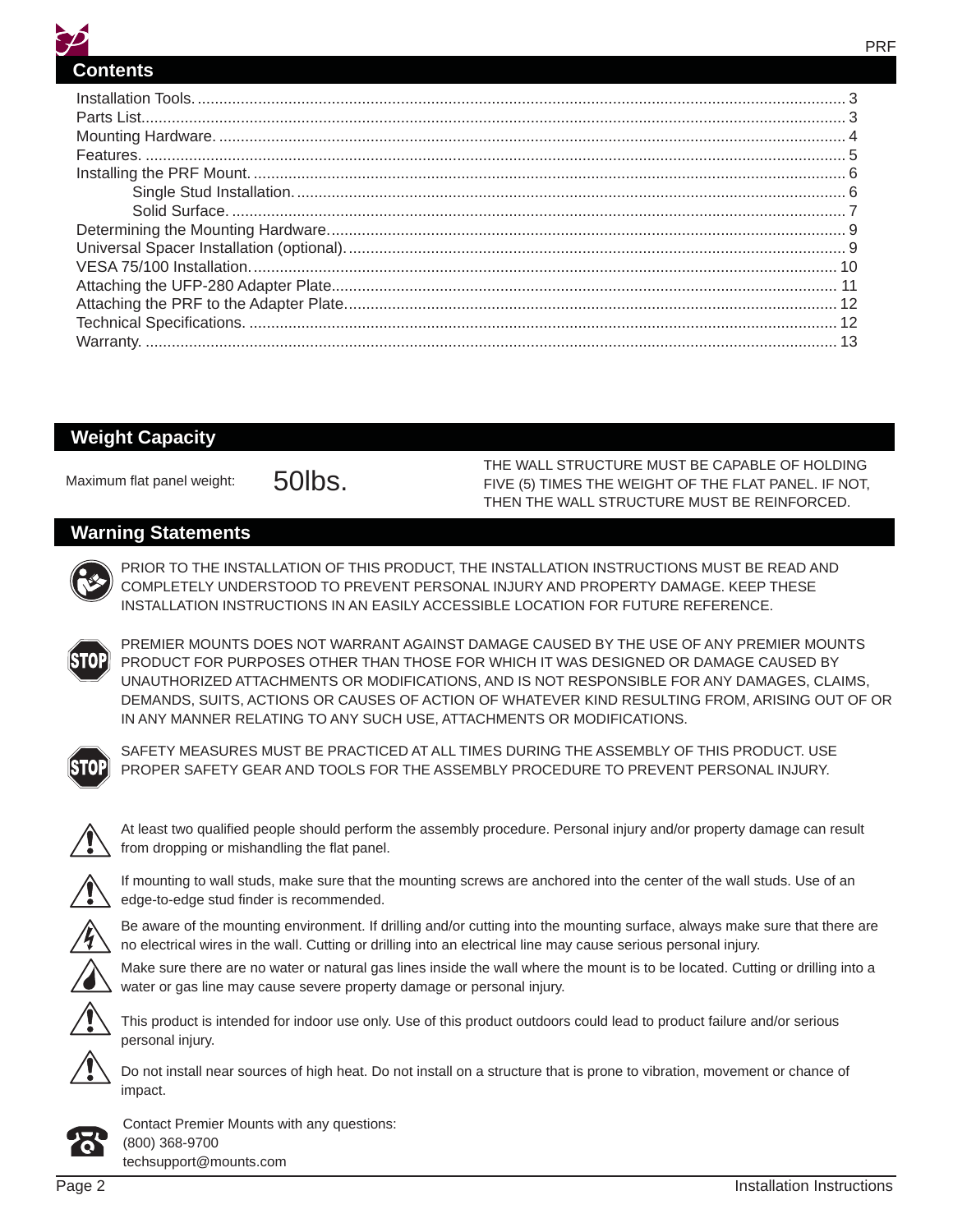

# **Installation Tools**

The following tools may be required, dependent upon your particular installation. These tools are not provided by Premier Mounts, but you can purchase them at your local hardware store.



# **Parts List**

Your Premier Mounts product is shipped with all proper installation hardware and components. Make sure that none of these parts are missing and/or damaged before beginning installation. If there are parts missing and/or damaged, please stop the installation and contact Premier Mounts (800) 368-9700.

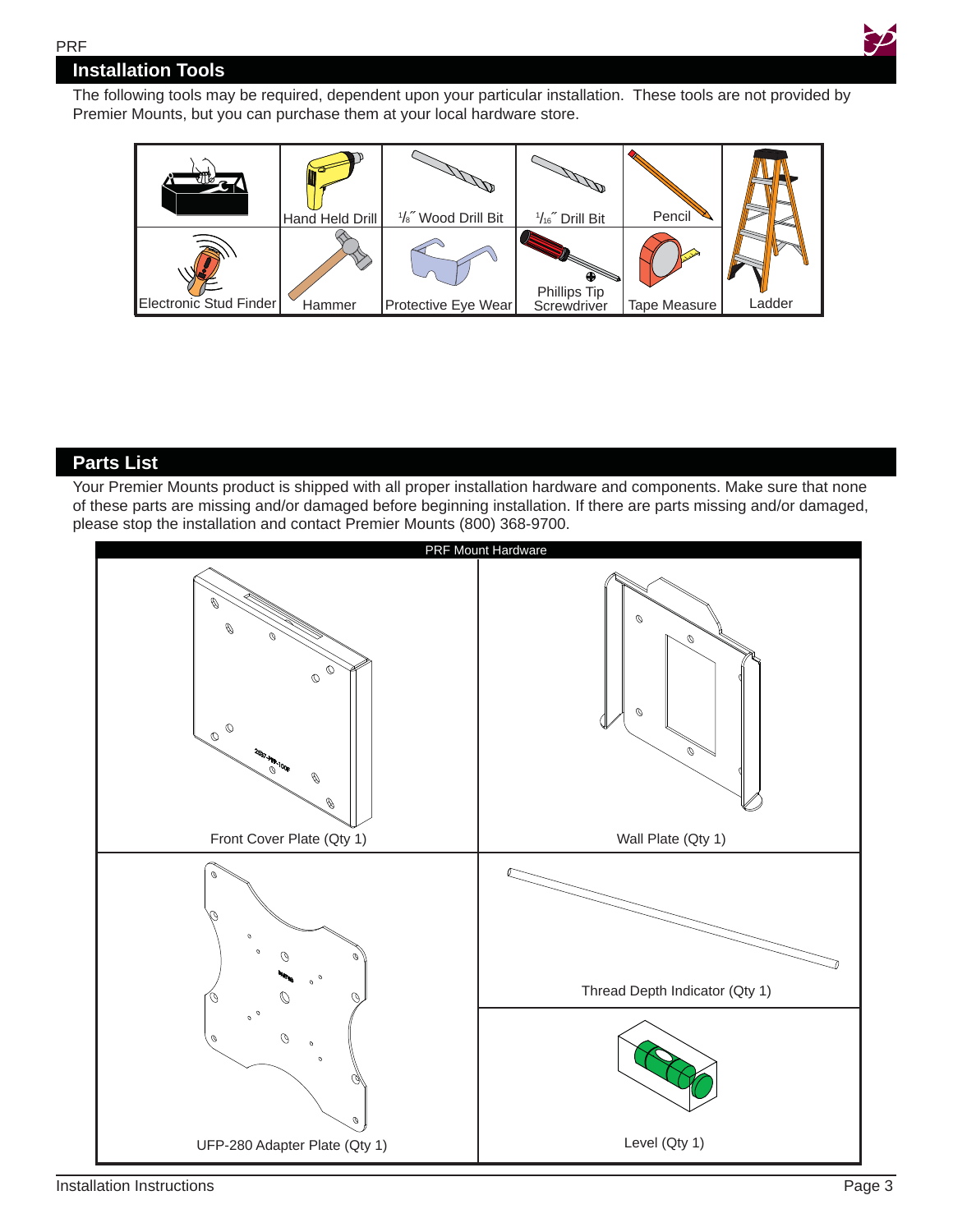**Parts List (cont'd)**

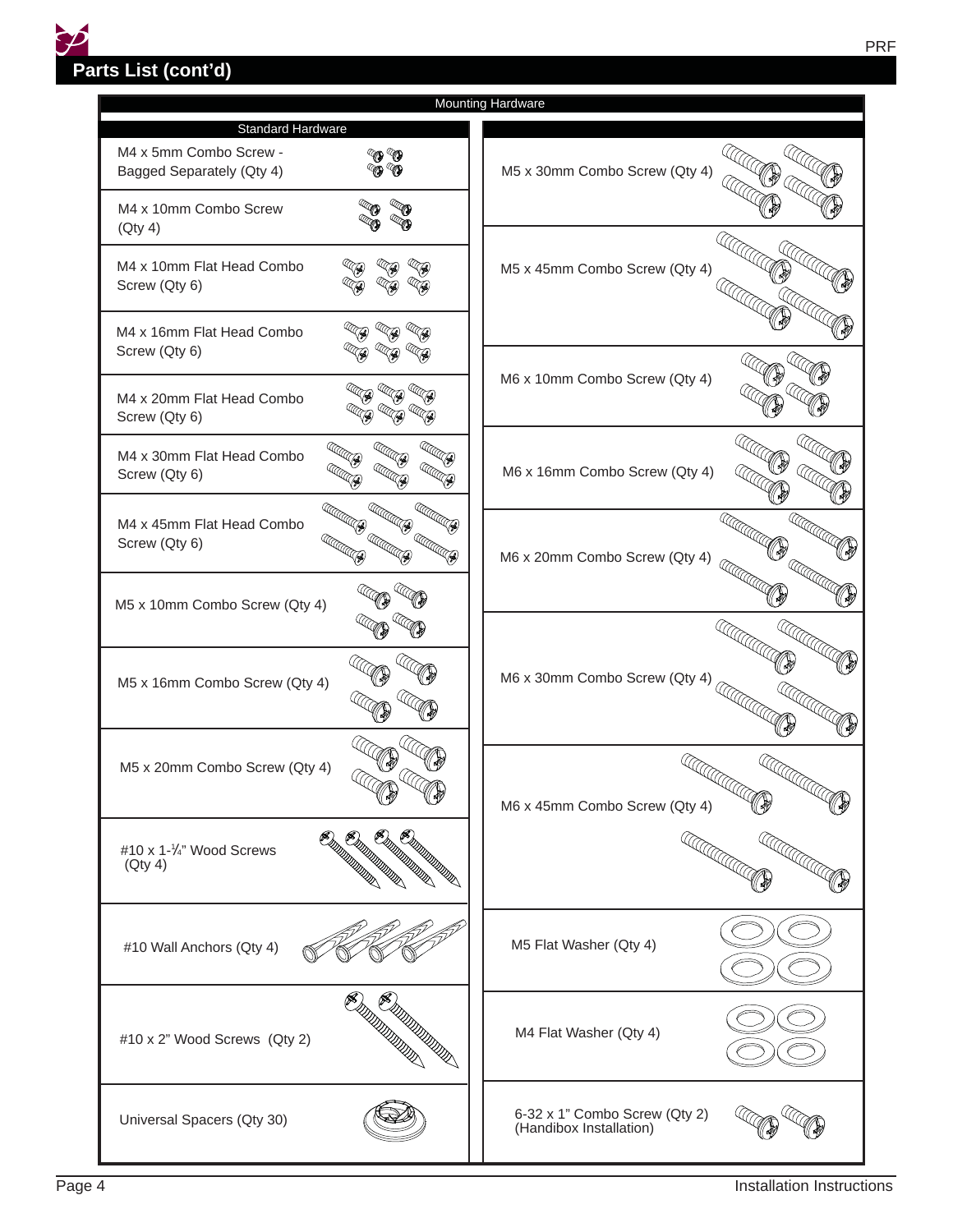

These mounting points also act as mounting points if you decide to mount the PRF to a handibox, using the 6-32 x 1" screws. It is recommended that all electrical wiring be done by a licensed electrician.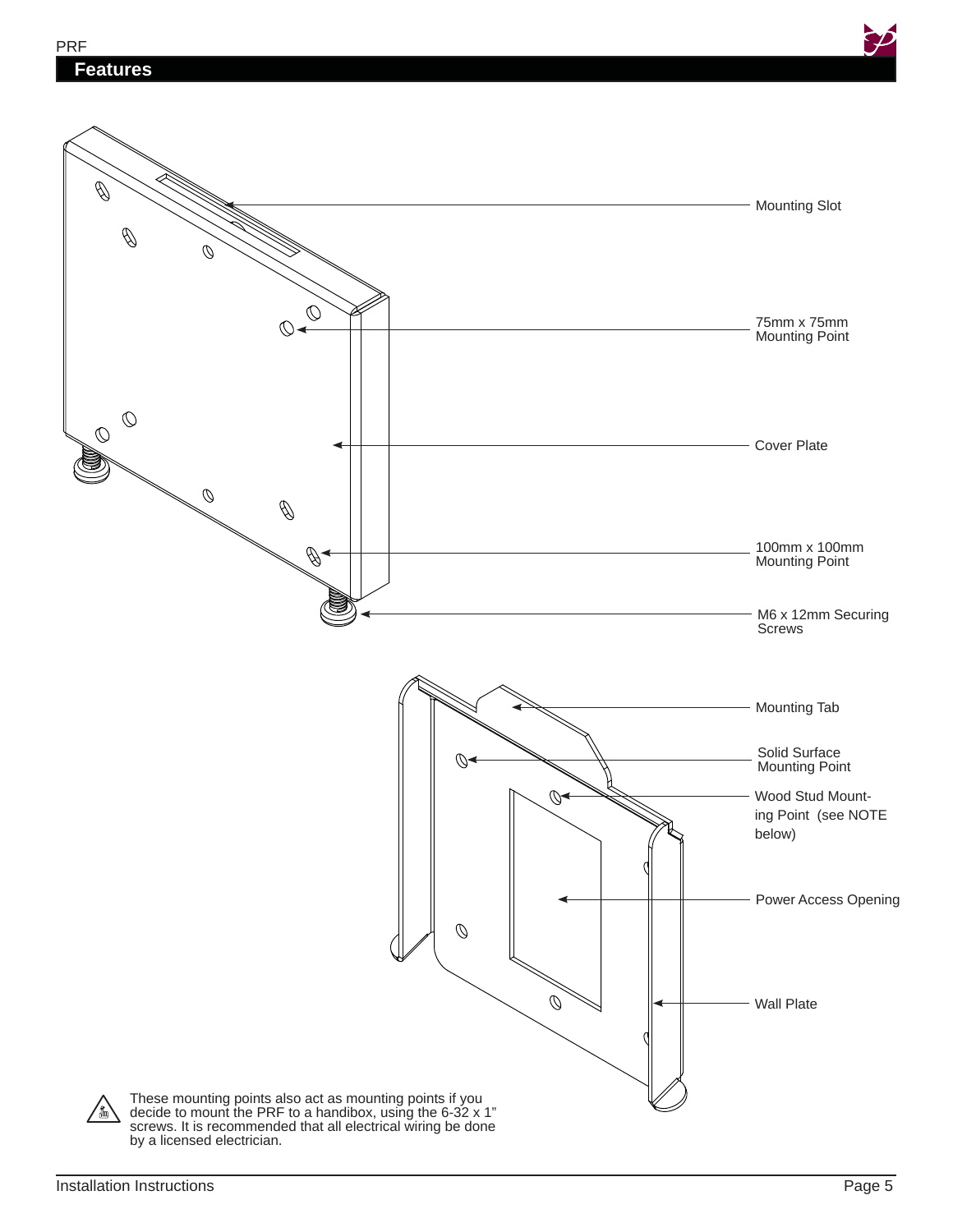# **Installing the PRF Mount**

#### **Introduction**

Thank you for purchasing Premier Mount's Universal Ultra-Flat Mount. Please ensure that you have all the hardware listed on the front of the page. If any of the hardware described is missing, do not continue. Contact PREMIER MOUNTS Customer Service at (800) 368-9700. Separate the mounting plates and choose the location for the flat panel

# **Single Stud Installation**



#### **Step 2**

 When determining viewing height, the center of  $\angle$  the flat panel should be at eye level while sitting in an upright position. When using the flat panel as room decoration, raise it to the point where the bottom of the screen is at eye level while sitting and the top is eye level when standing.

Once the stud has been located, use a pencil to mark the center of the stud.

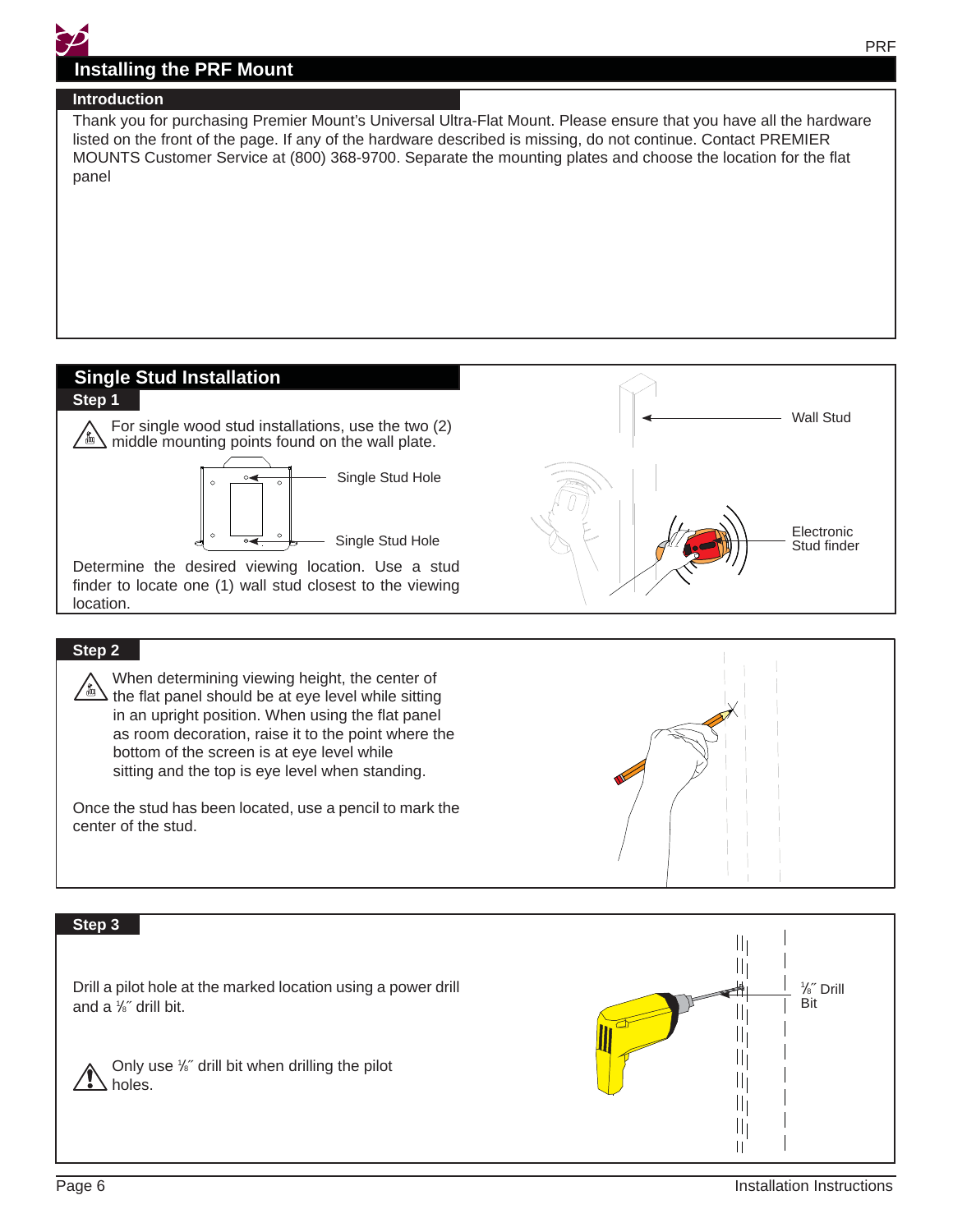# **Installing the PRF Mount (cont'd)**

#### **Step 4**

Place the wall plate against the wall, placing the upper mounting hole over the hole that was drilled.

Level the wall plate and mark the lower mounting point.

Once the wall plate is level and the second mounting location has been marked, drill the second pilot hole using a 1/<sub>8</sub>" drill bit and power drill.



#### **Step 5**

 All electrical wiring should be done prior to mount installation. You may use the optional two (2) 6-32x1" Phillips head screws to secure a standard electrical handibox to the mount.

Secure the wall plate to the center of the wood stud by using two (2) #10 x 2" wood screws.

**Do not over-tighten the mounting screws.** 



#### **Solid Surface Step 1**





Determine the desired viewing location.

 When determining viewing height, the center of  $\angle \mathbb{R}$  the flat panel should be at eye level while sitting in an upright position. When using the flat panel as room decoration, raise it to the point where the bottom of the screen is at eye level while sitting and the top is eye level when standing.

Place the mount into position against the wall and level the mount.

Mark four outer holes used to secure the mount.

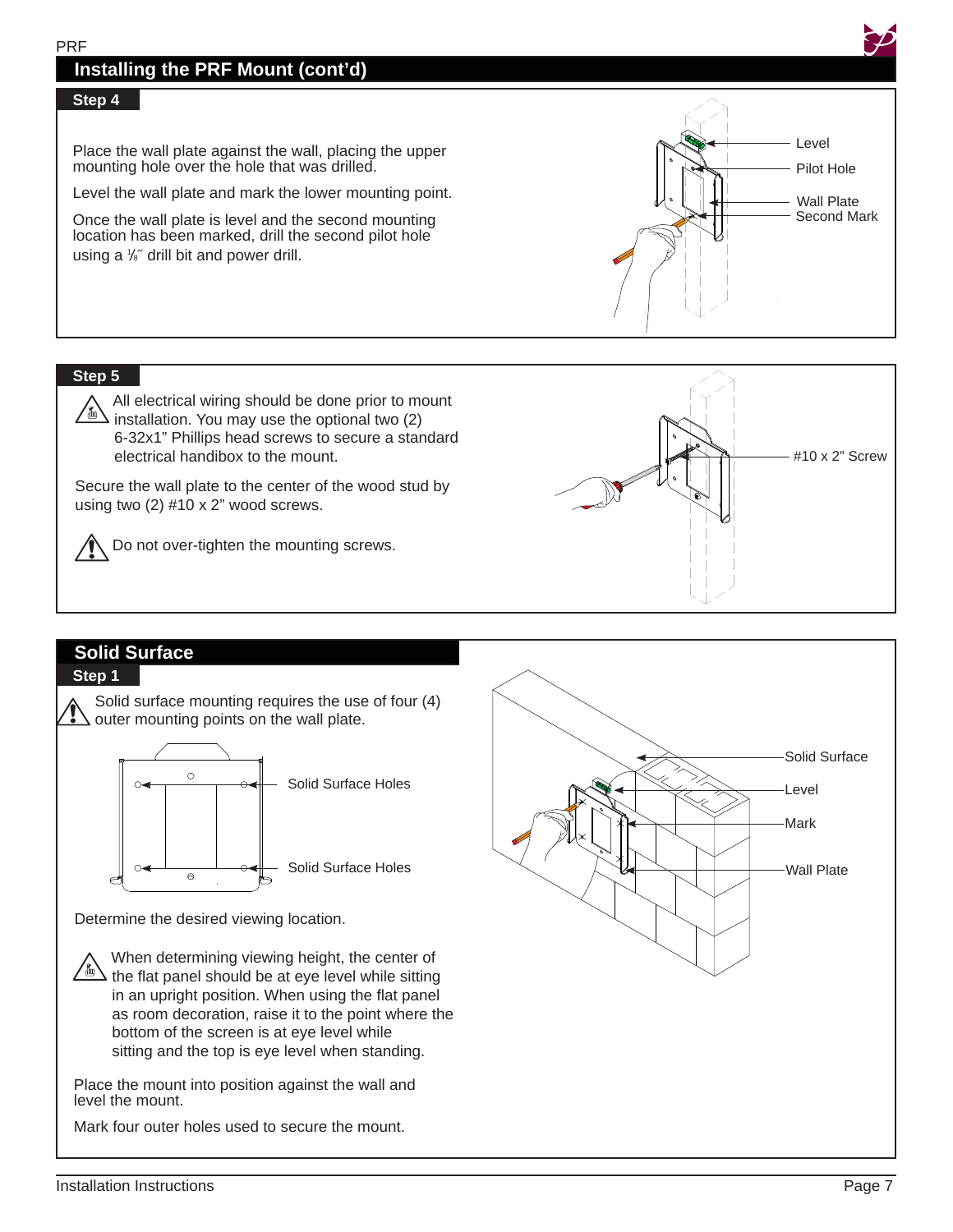# **Installing the PRF-280 Mount (cont'd)**

#### Step 2

Drill four (4) holes using a  $\frac{1}{16}$  drill bit and power drill.



#### **Step 3**

 All electrical wiring should be done prior to mount  $\sqrt{\frac{k}{m}}$  installation. You may use the optional two (2) 6-32x1" Phillips head screws to secure a standard electrical handibox to the mount.

Insert four (4) #10 plastic wall anchors into the holes that were drilled.

Use a hammer to gently tap the plastic wall anchors into place.



#### **Step 4**

Re-level the wall plate before securing to the wall.

Place the wall plate over the plastic wall anchors, aligning the mounting holes.

Secure the wall plate using four  $(4)$  #10 x 1- $\frac{1}{4}$  mounting screws.

Use a screwdriver to tighten the  $#10 \times 1^{-1}/4$  screws.



**IN** Do not over-tighten the mounting screws.

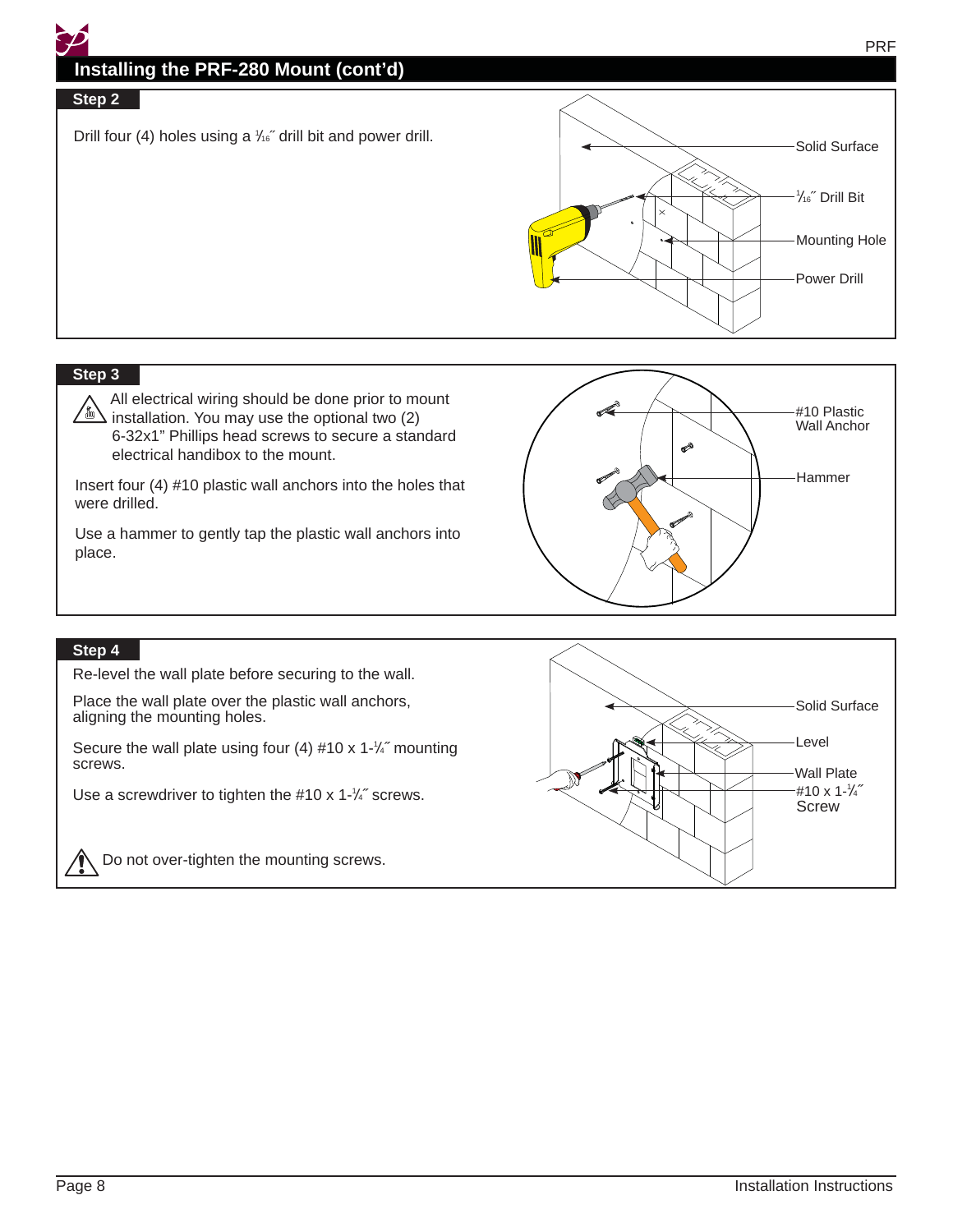# **Determining the Mounting Hardware**

#### **Step 1**

Insert the thread depth indicator (supplied) through the thread inserts found on the back of the flat panel.

#### **Step 2**

Using a pencil, mark the depth of the thread insert on the thread depth indicator.

#### **Step 3**

Compare and verify the depth of the remaining thread inserts.

#### **Step 4**

Locate the correct diameter screw for the thread insert.

#### **Step 5**

Compare your thread depth indicator marking to the screw length.



If your selected screw is longer than the marking  $\sqrt{m}$  on the thread depth indicator, do not use this screw. The screw length must not bypass the marking. If so, select another screw size (Figure 2 and 3) until you find the screw the comes closest to your mark without going past the marking.



When using the universal spacers in the  $\sqrt{\phantom{a}}$  installation, make sure to account for the appropriate spacing depth when measuring with the thread depth indicator. Using the universal spacers will change the overall length of the hardware used.

## **Universal Spacer Installation (optional)**

If your flat panel has uneven mounting points, provided universal spacers.

The universal spacer may be stacked six (6) high, for a total stacking height of 1-1/2".

The universal spacers must be stacked in the direction shown above.

The universal spacers must be placed between the mounting bracket and the flat panel.

The universal spacer will fit M4, M5, M6 and M8 screws sizes.



**Figure 1 Figure 2 Figure 3** Screw Marking Screw Marking Thread Depth Indicator



Inverted Flat Panel Marking the Depth

**Threaded Inser** Thread Depth Indicator

Thread Depth Indicator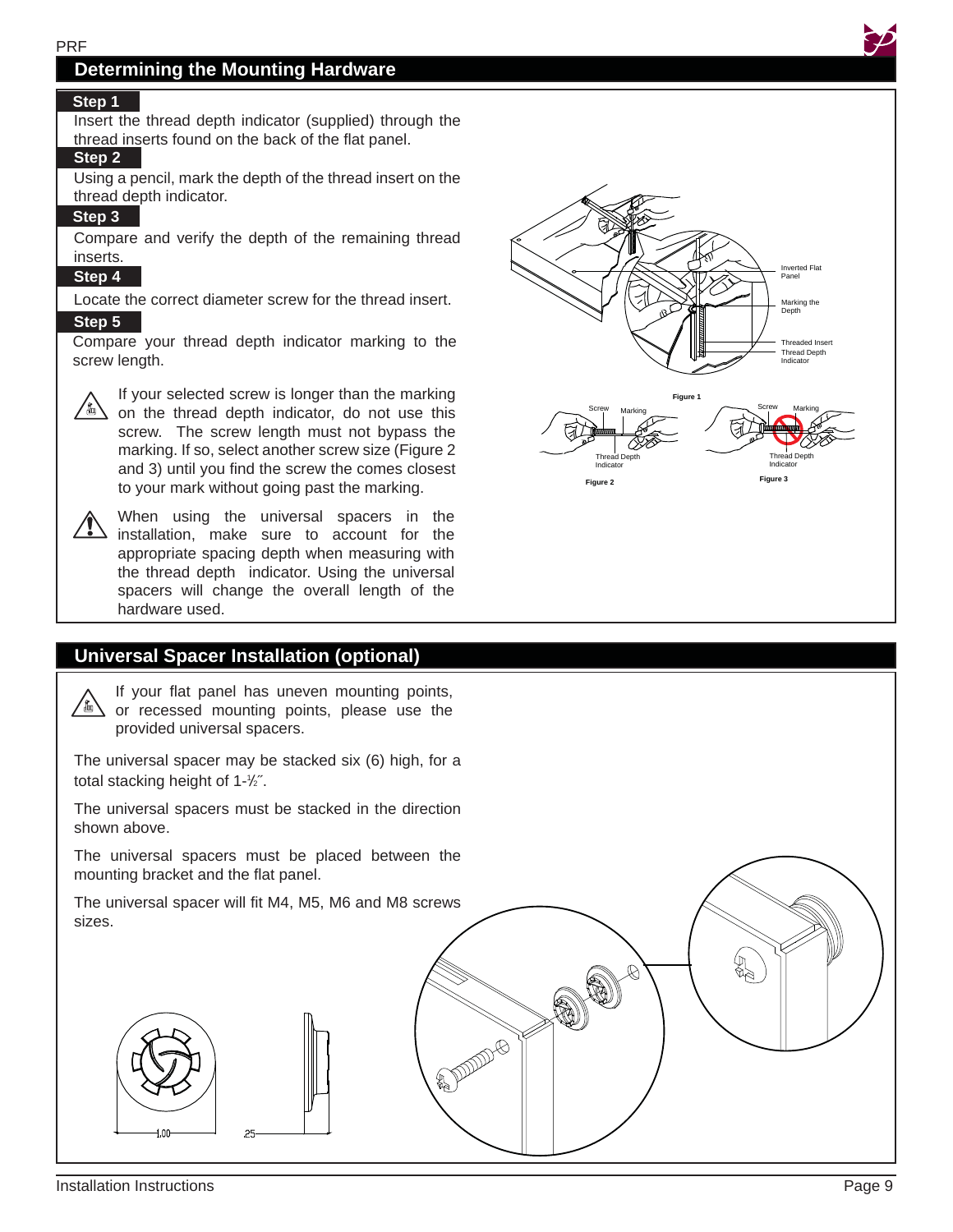# **VESA 75/100 Installation**

# **Step 1**

If your flat panel has a 200mm x 100mm or<br>200mm x 200mm mounting pattern, the VES 200mm x 200mm mounting pattern, the VESA Adapter Plate must be used. Please refer to the VESA Adapter Plate Pattern to determine the appropriate mount placement.



The slotted opening must be facing up and the flat  $\sum_{n=1}^{\infty}$  surface touching the flat panel surface surface touching the flat panel surface.

If you have a recessed VESA 75mm/100mm pattern or need more spacing between the wall and the flat panel, use the appropriate number of universal spacers and corresponding length mounting hardware. If your mounting pattern is not 75/100, proceed to page 11.

Locate the mounting points on the back of the flat panel.

Secure the cover plate to the flat panel using four  $(4)$ M4 x 10mm screws.

Do not over-tighten the mounting screws.

# **Attaching the Front Cover to the Wall Plate**

#### **Step 1**

Lift the flat panel with the cover plate attached.

Place the mounting slot opening over the mounting tab (on the wall plate).

Slide the flat panel down slowly, ensuring that the mounting slot is engaged by the mounting tab.

Do not release the flat panel until verifying the connection between the mounting slot and the mounting tab.



#### **Step 2**

Use a screwdriver to tighten the two (2) M6 x 12mm securing screws.

This will lock the cover plate and wall plate securely together.



Do not over-tighten these screws.



Cover Plate

Flat Panel

Securing Screw (Pre-Installed) Mounting Point

Slotted Opening

M4 x 10mm Screw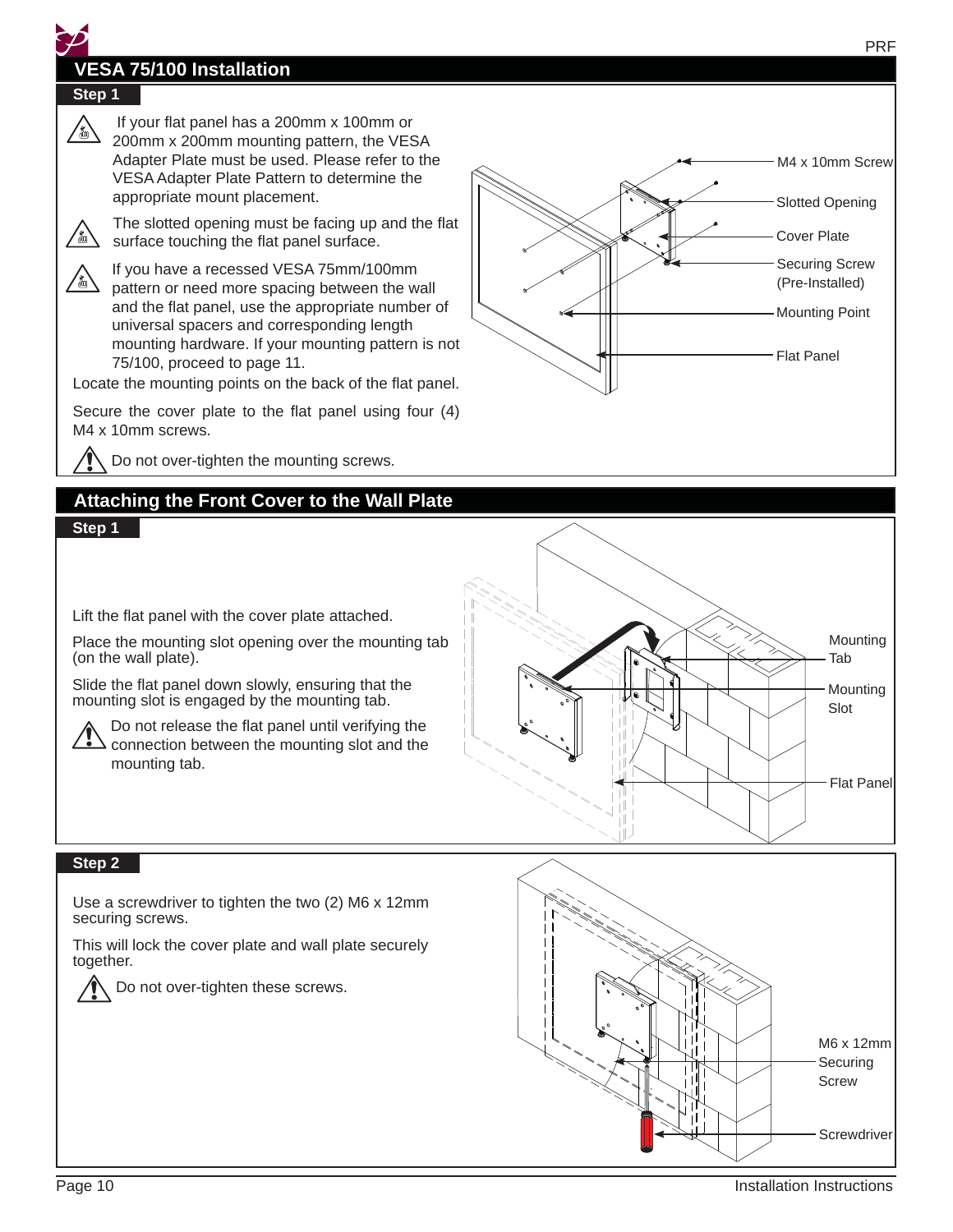# **Attaching the UFP-280 Adapter Plate**

#### **200mm x 100mm Pattern**



If your flat panel has a 200mm x 100mm or 200mm x 200mm mounting pattern, the VESA Adapter Plate must be used. Please refer to the VESA Adapter Plate Pattern to determine the appropriate mount placement.



If you have a recessed mounting pattern, use the universal spacers to compensate for the indentation.

Attach the VESA Adapter Plate to the back of the flat panel using the appropriate mounting hardware.



**200mm x 100mm Mounting Pattern Installation**

If using a 200mm x 100mm mounting pattern to attach the PRF to your flat panel, please use six (6) **M4 Flat head** screws. Using rounded combo screws for the 200mm x 100mm VESA plate may damage your flat panel.



#### **200mm x 200mm Pattern**

 If you have a recessed mounting pattern, use the universal spacers to compensate for the indentation.

Attach the VESA Adapter Plate to the back of the flat panel using the appropriate mounting hardware.

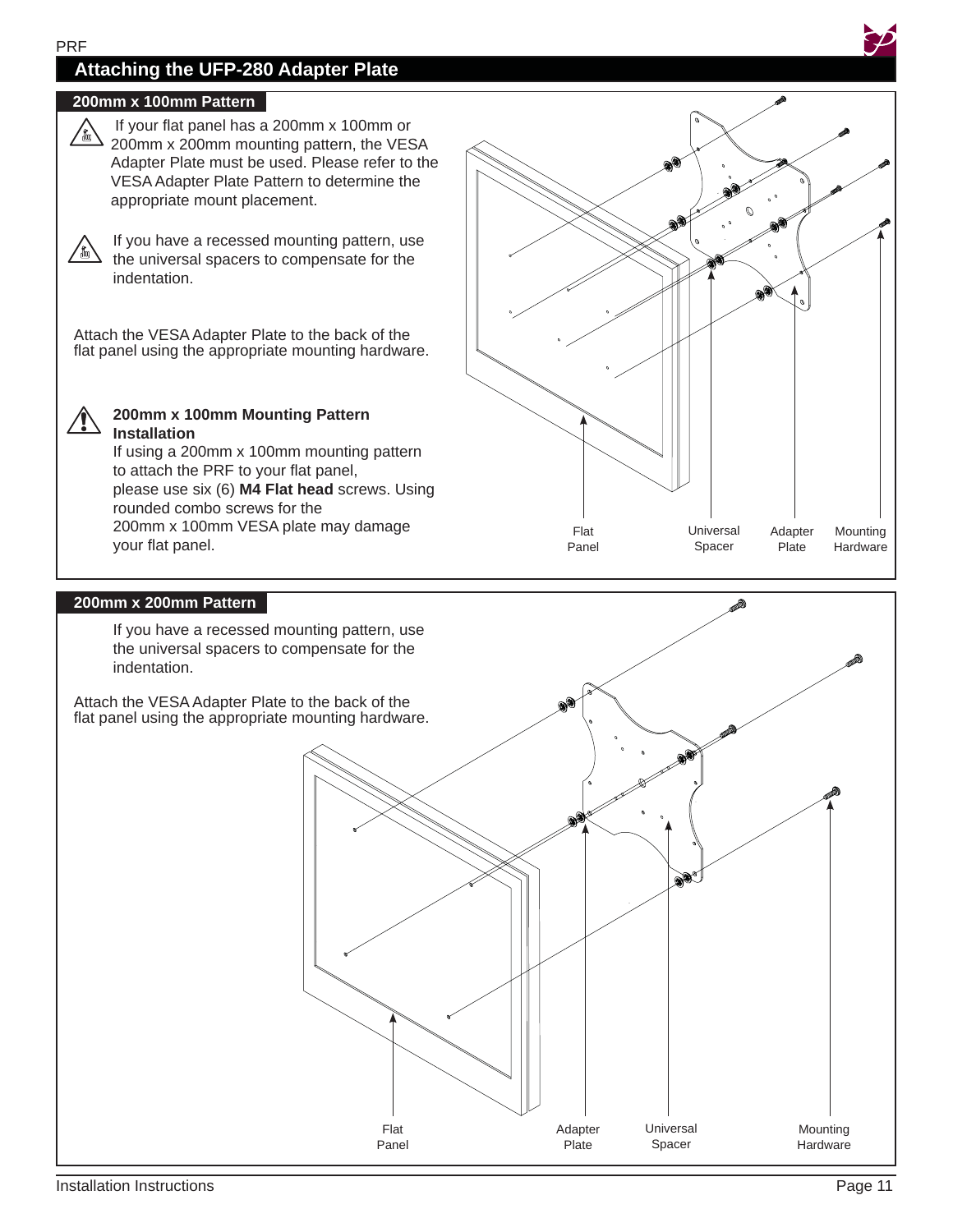

# **Attaching the PRF to the Adapter Plate**

Locate the mounting points on the adapter plate.

Align the mounting points of the cover plate with those on the back of the flat panel.

Insert four (4) M4 x 5mm screws and tighten using a screwdriver.

 Do not over-tighten these screws.  $\sqrt{N}$ 



# **Technical Specifications**